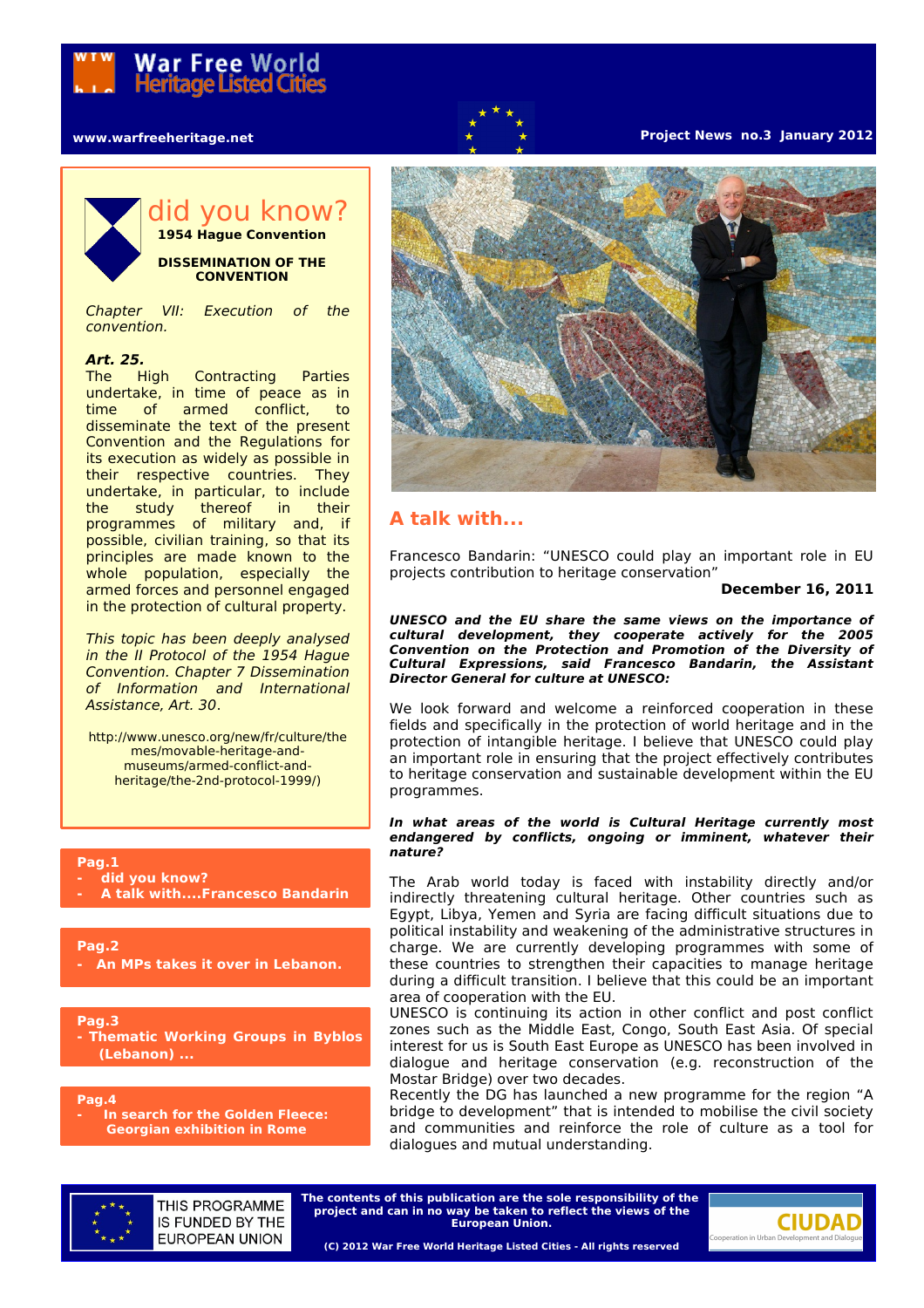



## **What type of support can UNESCO provide to those NGOs that deploy their experts to alert parties engaged of the risks their heritage is facing?**

UNESCO operates in strict cooperation with its many non governmental partners and especially those specialised in the area such as the Blue Shield, Interpol, the World Customs Organization and WATCH, both in the area of development of programme and activities and on the field. We support them on the field through our network and funding. We think that this cooperation is fundamental to create an effective network of expertise that is needed in these difficult situations.

## **Is there any plan at UNESCO level to provide additional support through the Committee, the Blue Shield and other NGOs engaged within the Convention such as WATCH?**

The NGOs play an important role in supporting member states when this is requested. However, our support is provided making reference to the fund set<br>within the 1954 Haque Convention which Hague Convention which unfortunately is limited to cope with the number of situations of conflict to be addressed. We appeal to the member states to reinforce the fund. Moreover, as it is well known currently UNESCO is faced by contingencies due to budget cuts. This is why we must rely on the additional contribution by the member states. This, although an appeal was launched in this direction at the latest General Assembly and at the meeting of the 1999 HP Committee.

## **The World Heritage Convention and the Hague Convention have several points of contacts especially when dossiers are presented for listed sites. What is the level of operative reconciliation between the two Conventions at the level of the UNESCO?**

The WHC managed very extensive monitoring system of the sites. We have every year 180 monitoring reports. We detect possible risks related to human or natural causes. Thus, there is a convergence between the two conventions as the extensive monitoring activities help identify needs for preventive measure to be implemented.

The two conventions have different objectives and lay on two different legal frameworks. It is the intention of UNESCO however, to establish a better exchange of information between the different conventions especially concerning the areas of conflicts.

Mr. Bandarin is the ADG for Culture at UNESCO. An Architect by education, Mr. Bandarin directed the World Heritage Centre at UNESCO for several years where he acquired a globally recognised professional reputation.

## **MP takes it over in Lebanon to promote ratification of 1999 Protocol of the Hague Convention.**

Ghassan Moukheiber: "Byblos and other places in Lebanon need special protection status"



**Member of the Lebanese Parliament Ghassan Moukheiber expressed his support to the WAR FREE WORLD HERITAGE LISTED CITIES project and promised to raise at a political level the issue of the ratification of the 1999 Second Protocol of the (1954) Hague Convention for the Protection of Cultural Property in the Event of Armed Conflicts.**

I think that the protection of cultural heritage does require a large amount of political will because at first it requires engaging funds. And I believe there is no real protection without funds.

And with scarce resources in the third world countries with war torn countries the agenda, the priorities lay somewhere else. It is very difficult to find funds.

**But does political awareness on cultural heritage exist in Lebanon?**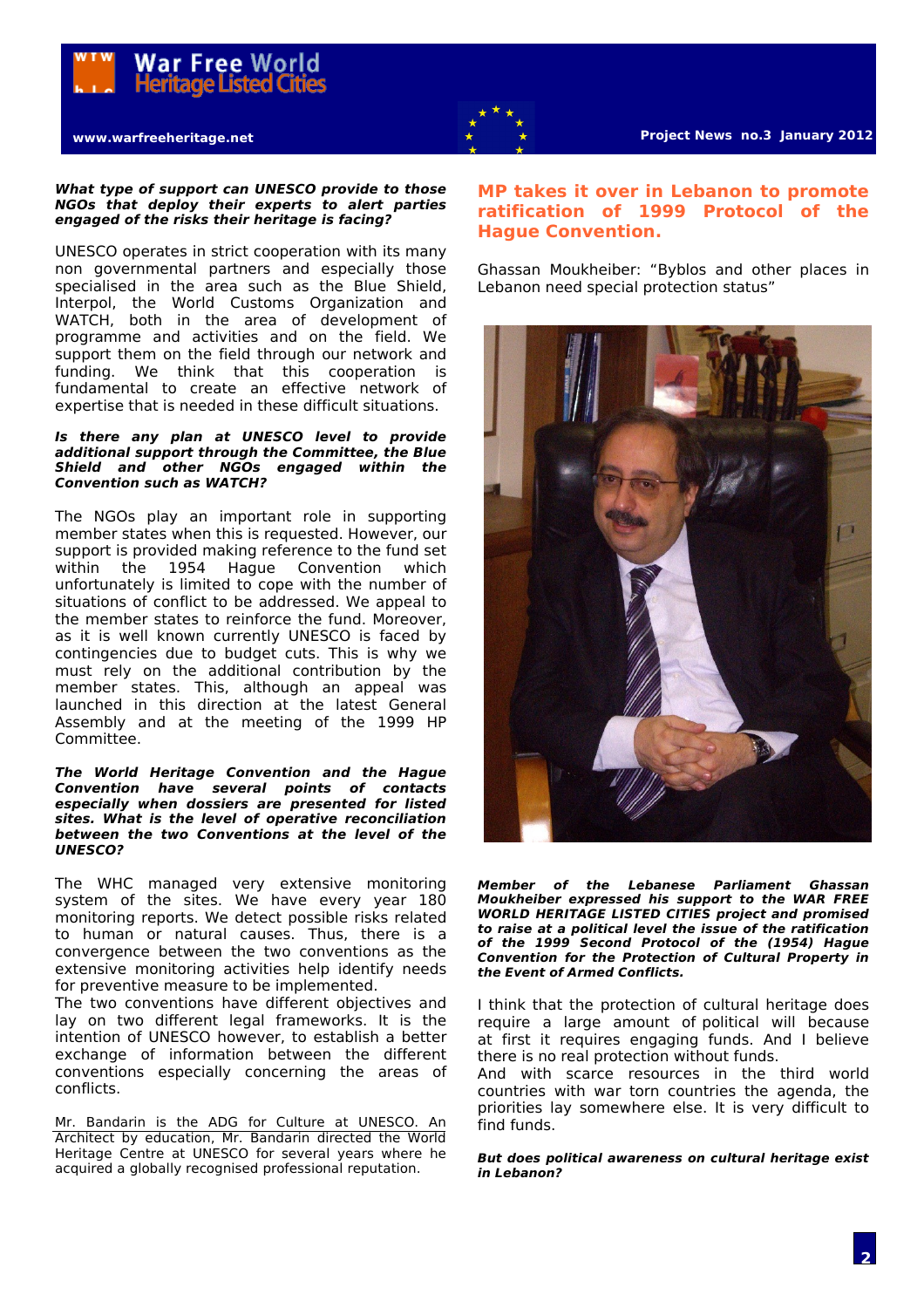

Not yet. Because the competition is very high, this is why Lebanon is always as many other countries heavily dependent on foreign funds and foreign assistance. And it is very important to maintain foreign and international assistance so that some funds get matching finances. International collaboration can help develop political will through the sharing of funds and expertise that also has to be built especially for areas that are pretty large.

### **Do you think that Byblos really needs special protection status?**

Yes. Because Lebanon is a country that had wars both international and internal. And it is very important to protect a right of individual citizens and also of citizens of the future concerning the most valuable things they own. It is cultural heritage. It is a right of future generations that needs to be protected.



The Lebanese Parliament house

## **Do you think that other places in Lebanon besides Byblos also need this special status?**

Yes. Tyre, Sidon, Baalbek, Anjar. There are many such places including sites that are very dangerously threatened such as the Valley of Beirut and the Valley of the Kadisha. They are put on the list of the national heritage of the world and have been dangerously threatened as built heritage. I believe that Lebanon is starting to develop a will to protect that heritage.

Ghassam Moukheiber is a Member of Parliament in Lebanon. He is member of the Parliamentary Finance Committee and spokesperson for the Parliamentary Human Rights Committee.

## **Thematic Working Groups in Byblos (Lebanon) ... what was so good about it?**

For us in the municipality of Byblos "War Free World Heritage Listed Cities" is the first project in cooperation with CIUDAD and I hope not the last. We are also in the process of coordinating with other associations to conduct other projects with the EU. We hope to develop other projects because we lack

## **www.warfreeheritage.net Project News no.3 January 2012**

financial backing at the local level for implementation of such projects. This project will help other municipalities to proceed with similar projects, to manage these projects at the local level and to take Byblos as a model. Our municipality is willing to offer further aid for any future collaboration for the welfare of the community.



Najwa Bassil, Counsellor with a portfolio for Culture at the Municipality of Byblos.

Representatives of five projects within the EU CIUDAD programme clustered under the thematics of Cultural Heritage and Tourism at urban level, met for two days and exchanged their experiences with representatives of projects implemented within the EU Euromed Heritage IV programme. Two very hot issues strongly interlaced were tackled at this first Thematic Working Group meeting addressing the often unbalanced and at times difficult relation and coexistence between cultural heritage management and tourism development. Both sectors need to reach acceptable levels of sustainability which is often hard to secure due to lack of appropriate conditions on the ground (e.g.: legislative, regulatory, institutional, entrepreneurial). The meeting aimed at but was not limited to promoting horizontal interaction among programmes / projects to:

- 1. Share and compare the experience made within projects giving a multifaceted vision of thematics addressed;
- 2. Identify spaces for cooperation between projects and partnerships aimed at adding to the intrinsic value already expressed by each of the project gathered;
- 3. Generate multiplier effects by building awareness on and transfer of experience made in each project.

Governance, Sustainability, Impact, and many other definitions are all key words widely used and have a very clear meaning when conjugated to a specific sector. Nevertheless, whatever the context key words are applied in, several queries were stimulated and represented a common denominator around these words during this meeting.

Some recurrent cross cutting issues were found in most projects that highlighted the perceived need to secure a concrete positive impact on the local communities improving quality of life in areas where heritage needs to be protected and/or tourism to be promoted, whatever the nature and dimension of the human settlement where they lay.

The meeting represented also an opportunity to consider where do exactly projects stand with a wider perspective, in an attempt to identify good practice that could apply well above the borders of a